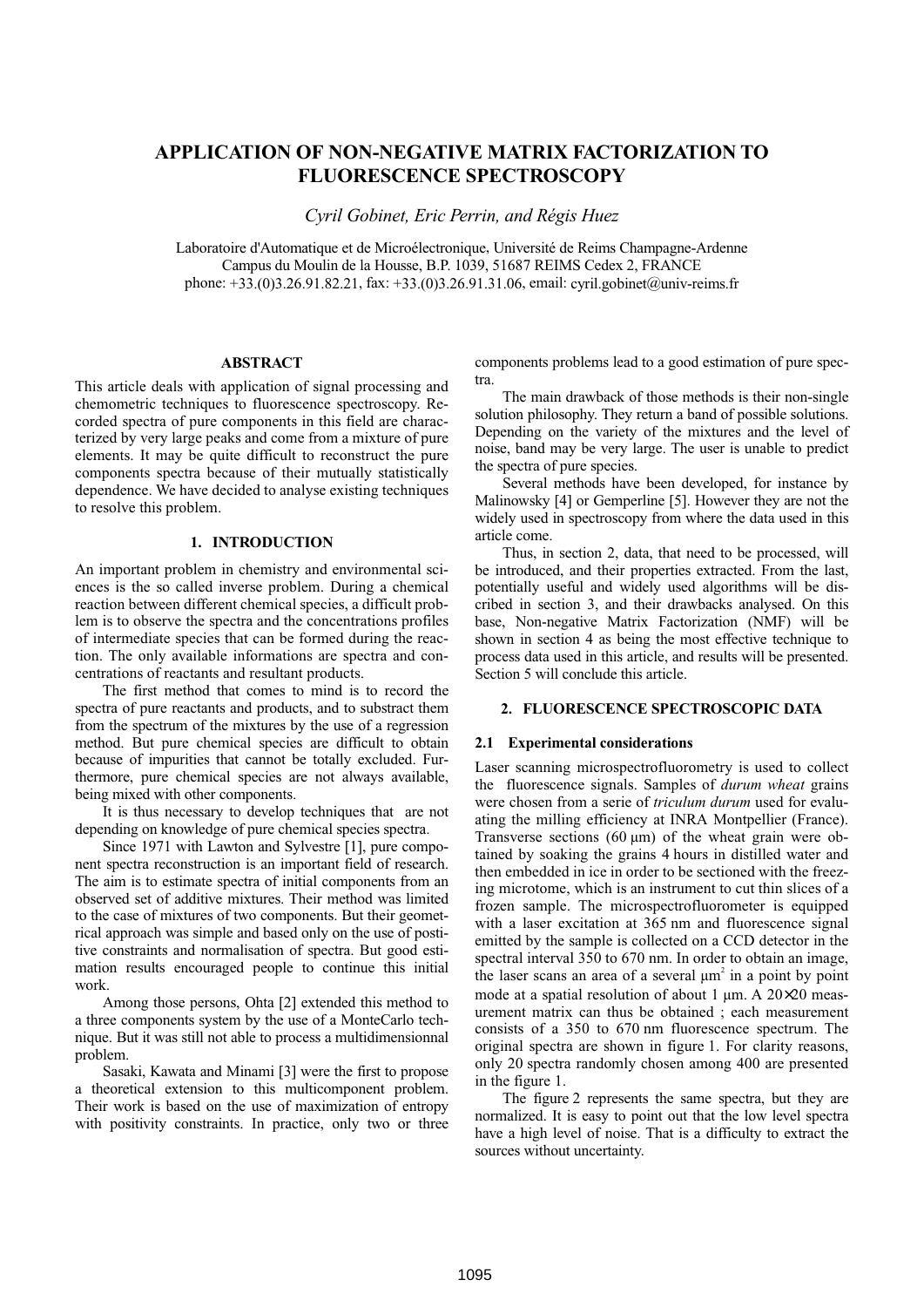

Figure 2 : Normalized spectra.

#### **2.2 Data model description**

According to physical laws governing fluorescence spectroscopy, the spectrum of a chemical species results from the weighted sum of the spectra of the pure components. The weights are the concentration of each pure species in the mixtures. Moreover, no transmission delay is assumed. The data model is assumed to be instantaneous and linear :

$$
X = A S \tag{1}
$$

where *X* is a ( $N \times L$ ) observed data matrix, *S* is a ( $M \times L$ ) unknown sources matrix,  $A$  is a  $(N \times M)$  unknown mixing matrix corresponding to the concentration of each source in mixtures, *N* is the number of observed mixture spectra, *M* is the number of unknown sources and *L* is the number of points in each spectrum.

A physical property of spectra is available and will be very useful in the following to identify *S* and *A* : the positivity of entries of matrices *S* and *A*. Thanks to those constraints, the space of the solutions will be reduced. Different approaches have been developed to deal with this factorization problem. The aim is to find the matrices *S* and *A* that best fit the model described by equation (1).

# **3. POTENTIALLY USEFUL ALGORITHMS**

#### **3.1 MDF algorithm**

A biophysics group processed those fluorescence data with the help of their own algorithm : the Maximum Distance Factor (MDF) algorithm [6]. It is based on a deflation approach. Original spectra with maximal distance between them are considered as pure component spectra. Of course they satisfy the non-negativity restriction for intensity values, but do not for concentrations. An expanded procedure with iterative correction of the obtained spectra has been developed, leading to positive concentrations. Constraints are then respected.

Good results have been obtained by application of MDF to fluorescence data, as can be seen in figure 3. Specialists can easily recognize the ferulic acid spectrum (n°1), the free ferulic acid spectrum (n°2) and the p-coumaric acid spectrum (n°3) which are represented in this figure.



Figure 3 : Pure spectra estimated by MDF.



Figure 4 : Normalized fluorescence spectrum of free ferulic acid.

The effectiveness of this algorithm is observable thanks to the pure free ferulic acid spectrum that was measured independently of this experiment and that is available in figure 4. Comparison of the pure free ferulic acid spectrum and the estimated free ferulic acid spectrum confirms the good pure spectra extraction.

Nevertheless, two drawbacks are noticeable. First, practically pure spectra of chemical species must be present in the data matrix *X* in order to provide good results. Second, the mathematical framework is not as straightforward as it could seem and involves heavy computational time.

#### **3.2 ICA algorithms**

The classical techniques of Independent Component Analysis (ICA) [7, 8] have already been successfully applied to Raman spectroscopy [9]. But on the wheat grain spectra, the fundamental assumption (mutual statistical independence of sources) is not fulfilled. We know that pure component spectra are quite similar, involving dependence structure between them. Application of standard ICA algorithm is useless. Wrong results will be sure obtained.

However, a solution may appear with the transposition of the problem. If spectral sources are dependent, why not assume the independence of concentrations? This interesting idea is unfortunately not realizable. The chemical species in a wheat grain are not randomly distributed. A wheat grain has a physical structure with different concentration areas. In fact,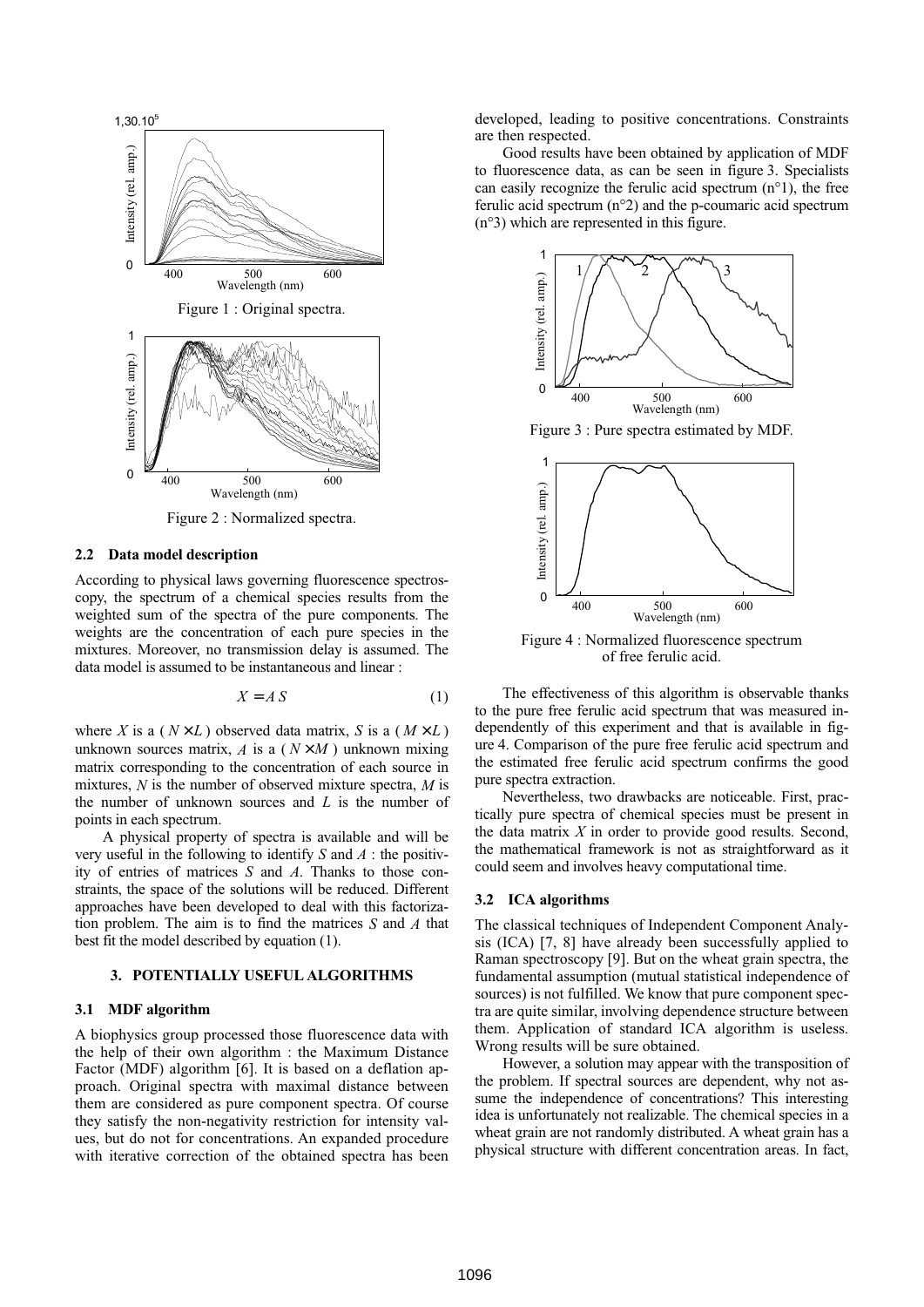knowing the concentration of one species allows to predict the concentration of the other ones. A dependence structure is still apparent.

Of course non-negative constraints [10] should be used in order to reduce the space of the solutions, but it would lead to unrealistic solutions, as the underlying sources need to be still statistically independent.

An interesting algorithm is the one proposed by Cichocki and Georgiev [10]. It assumes that the sources are dependent except for at least one frequency band. A standard ICA algorithm can be applied in this band of frequencies. But the difficulty of this technique is the localization of the frequency domain in which the sources are mutually independent. Such an assumption is not conceivable for spectral data processed in this paper.

#### **3.3 PMF algorithm**

The Positive Matrix Factorization developed by Paatero [11] is another alternative to resolve the problem. It is based on the minimization of the Frobenius norm of the modelling error with constraints of positivity of elements of matrices *S* and *A*. It has been shown that this optimization problem is equivalent to a weighted least squares problem. This algorithm has been very successful in environmental sciences and numerous applications are attributable to it.

Nevertheless, three drawbacks are noticed:

- The standard deviation of each entry of *X* needs to be known or to be quite well estimated by the user. In our case, this information is not available. An estimation of the standard deviation requires several experiments and the spectroscopic techniques are based to a single and fast measure.
- Even if the global maximum is reached, a rotation of the solution is still left since

 $AS = ATT^{-1}S$  for every non-singular matrix *T*.

The user must specify this rotation to find the relevant solution.

The computational cost is very expensive.

All that was said before leads us to use a technique based on positivity of matrices *S* and *A*, but that avoids the drawbacks of methods mentionned above. Our choice was made on a new method developed by Lee and Seung and based on the Non-negative Matrix Factorization (NMF).

## **4. NON-NEGATIVE MATRIX FACTORIZATION**

#### **4.1 Definition**

Assuming there is no noise, the goal is to find non-negative matrix factors *A* and *S* that fulfilled the data model (1). The NMF methods only assume that the model spectra are nonnegative and allow only additive combinations in the matrix *A* of the concentrations [12].

The constraint of non-subtractive combinations is of a great importance, because it corresponds more to the classical idea of the mixing of physical components. Each observation is only a positive weighted sum of the model spectra.

We have to define a cost function that quantifies the quality of the approximation. The simplest way is to measure the Euclidian distance between the two matrices *X* and *A*.*S* [13]. This distance is defined by:

$$
D = \|X - AS\|^2. \tag{2}
$$

Lee and Seung have proposed some "multiplicative update rules" for *A* and *S* with a good compromise between speed and easiness of implementation for solving this minimization problem. Those rules are transcribed in equation (3) :

$$
S_{ij} \leftarrow S_{ij} \cdot \frac{\left(A^T X\right)_{ij}}{\left(A^T A S\right)_{ij}} \quad \text{and} \quad A_{ki} \leftarrow A_{ki} \cdot \frac{\left(X S^T\right)_{ki}}{\left(AS S^T\right)_{ki}}.\tag{3}
$$

The Euclidian distance is not the only cost function; an other one based on the Kullback-Leibler divergence may be used. Nevertheless, simulations give similar results, and the choice of the Euclidian distance was arbitrary.

#### **4.2 Application of NMF to fluorescence spectroscopy**

Tests have been run on data described in section 2 with a sources number which is variable. Wrong results were obtained with two or four sources. A model with three sources gave a perfect restitution of the spectrum of free ferulic acid.



Figure 5 : Pure spectra estimated by NMF.



Figure 6 : Comparison of original and estimated spectra.

Figure 5 shows estimated pure spectra obtained by application of NMF with a 3 sources model. Results are similar to those obtained with the MDF algorithm (figure 3). Figure 6 compares normalized a priori free ferulic acid spectrum with estimated free ferulic spectrum.